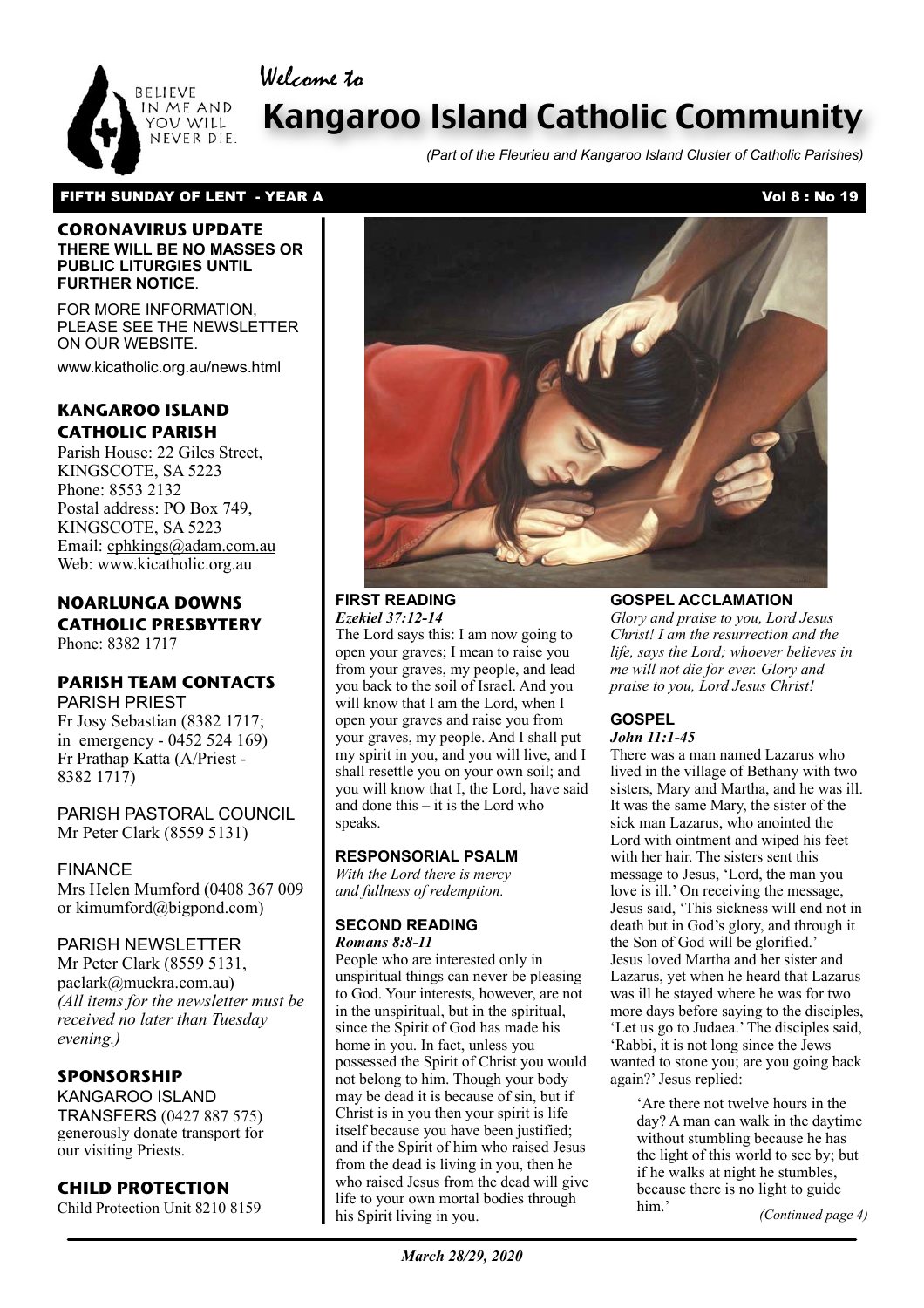#### **PLEASE KEEP THESE PEOPLE IN YOUR PRAYERS**

**Sick:** Mei Kuen Sexton, Fr Peter Milburn, Toni Langridge, Damian Baynes, Charles Gorman, Dalton Baynes, Roy Gaton

**Recently deceased:** Maureen Dunn

**March anniversaries:** Peter Beinke, Ellen Clarke, Peter Clark, Ellen Denholm, Inez Frawley, Kathleen Gannon, Archbishop Gleeson, Alec Grant, Keith Hornby, Gladys Leurn, Jean Lonzar, Patrick Lyden, Kath Northcott , Denis O'Brien, James Palmer, Dilly Reynolds, Richard Semler, Sylvester Shannon, Peter Slagter, Cathy Smythe, Eunice Trethewey, Edie Willson, Glad Nash and all the faithful departed

*May all our sick parishioners, relatives and friends know the healing love of Christ through our actions and His healing presence.*

▅<del>▛</del>▓⊹⋡<del>⋚</del>═⋺⋼

**COLLECTIONS 15 MARCH** 1st (Priest support) \$209.70 2nd (Our Parish) \$702.90 Thank you for your support

## **DIRECT PAYMENTS**

If you prefer to organise your Church donations via bank transfer there are several ways you can go about this.

1. Go to www.adelaide.catholic.org.au/ donation - and follow the prompts. If you wish to donate to both the first and second collections, you will need to do this twice. For the first collection select *First Collection* and for the second collection, select *General*.

2. If you bank online, you can set up periodic, direct payments yourself. Again, you will need to do this twice - once for the first collection and again for second. Acc: Kangaroo Island Catholic Parish BSB: 085-005 Acc No: 918 111 484 Ref: Your surname, initials and *First*

or *General*

3. Periodic regular payments may also be organised with your bank. Take the account details (above) with you and bank staff can set it up for you.

**NB:** *First* collection is for the support of our Priests and *General* (second at our Masses) is for the support of our Parish.

If you wish to proceed and need more information or help, please contact Helen Mumford or Peter Clark.

#### **NEW ARCHBISHOP FOR ADELAIDE**



*"It is with pleasure that I announce the decision of the Holy Father to appoint Most Reverend Patrick O'Regan, presently Bishop of Sale, as the Metropolitan Archbishop of Adelaide.* 

*Archbishop-designate O'Regan will be the 12th bishop of Adelaide and the ninth archbishop. I thank the people and clergy of the Archdiocese for their great fidelity to Christ's mission during this time of waiting. In particular I thank Father Philip Marshall who as Vicar General has given such outstanding and persevering service to the People of God in the Archdiocese.* 

*The Office and responsibilities of the Apostolic Administrator continues until the installation of the new Archbishop." Bishop Gregory O'Kelly, SJ*

#### **ONLINE MASSES**



A reminder that people who are unwell, or in quarantine, can honour their Sunday obligation by participating in a time of prayer within the home, reading the Scriptures or watching Mass on television (Channel 10 at 6.00am every Sunday morning) or online at www.cathnews.com

The Adelaide Archdiocese will live stream Sunday Mass (with no congregation) from St Francis Xavier's Cathedral, commencing the Fifth Sunday of Lent (March 29) at 10.00am. The Mass can be viewed live or on demand (ie as a replay) at www.adelaide.catholic.org.au. It will also be available on Facebook or YouTube.

There are also plans to broadcast major Easter services such as Holy Thursday, Good Friday and Easter Sunday on Channel 44, a community television station, which you can access on a standard television. More information will be available soon.

Recommended prayer and online Mass resources are available on the Adelaide Archdiocese website, along with the latest Coronavirus Protocols. The Melbourne Archdiocese streams Daily Mass at 1.00pm (Monday - Friday) from St Patrick's Cathedral in Melbourne. It is then available as a recording on demand, until one hour prior to the next 1.00pm Mass.

On Sundays, their 11.00am Mass is also streamed and then available as a recording on demand. Go to https:// melbournecatholic.org.au/Mass

Bishop Charles Gauci has Daily Mass available on Facebook: "Catholic Diocese of Darwin" at 1.00pm SA time.

The Australian Catholic Bishops Conference has further information at https://www.catholic.org.au/coronavirus

There are many other places all over the world that live-stream both daily and Sunday Masses. Enter "online Mass" into your search engine and you will be overwhelmed by the choices, or check out some of the dozens of video clips available on YouTube.



#### **ONE-LINERS**

- *1. We just got a fax at work. We didn't know we had a fax machine. The entire department just stared at it. I poked it with a stick.*
- *2. I used to be in a band called 'Lost dog'. You probably saw our posters.*
- *3. Another World's Oldest Man has died. This is beginning to look suspicious.*
- *4. My grandfather has the heart of a lion … and a lifetime ban from the local zoo.*

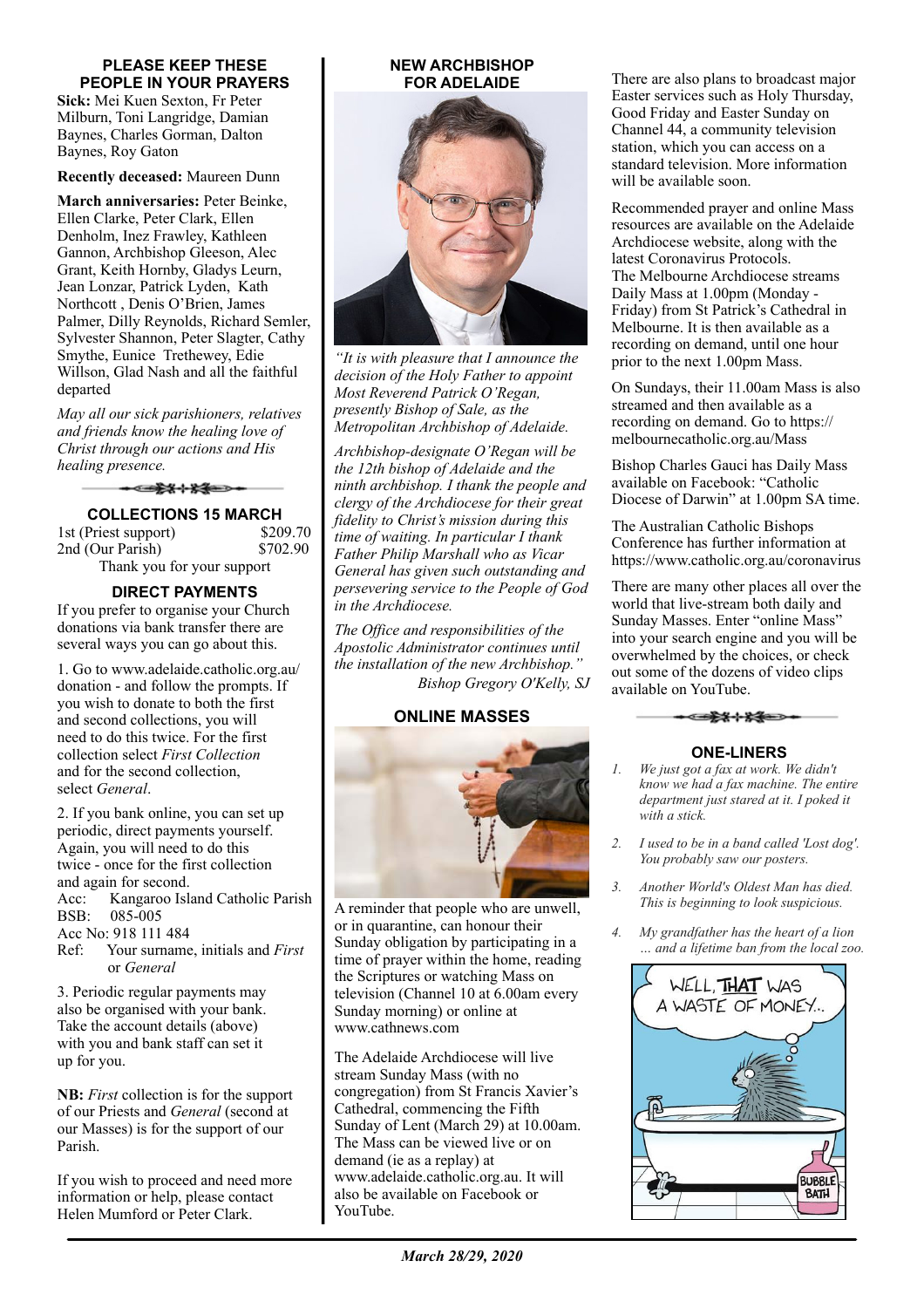

**Ron Rolheiser column** *Ronald Rolheiser, a Roman Catholic priest and member of the Missionary Oblates of Mary Immaculate, is president of the Oblate School of Theology in San Antonio, Texas. He is a community-builder, lecturer and writer. His books are popular throughout the Englishspeaking world and his weekly column is carried by more than sixty newspapers worldwide.*

▅▛▓⊹▓▓▅⋺

## **IN THE TIME OF COVID**

In 1985, Nobel Prize winning author, Gabriel Garcia Marquez, published a novel entitled, Love in the Time of Cholera. It tells a colorful story of how life can still be generative, despite an epidemic.

Well what's besetting our world right now is not cholera but the coronavirus, Covid 19. Nothing in my lifetime has ever affected the whole world as radically as this virus. Whole countries have shut down, virtually all schools and colleges have sent their students home and are offering classes online, we're discouraged from going out of our houses and from inviting others into them, and we've been asked not to touch each other and to practice "social distancing". Ordinary, normal, time has stopped. We're in a season that no generation, perhaps since the flu of 1918, has had to undergo. Furthermore, we don't foresee an end soon to this situation. No one, neither our government leaders nor our doctors, have an exit strategy. No one knows when this will end or how. Hence, like the inhabitants on Noah's Arc, we're locked in and don't know when the flood waters will recede and let us return to our normal lives.

How should we live in this extraordinary time? Well, I had a private tutorial on this some nine years ago. In the summer of 2011, I was diagnosed with colon cancer, underwent surgery for a resection, and then was subjected to twentyfour weeks of chemotherapy. Facing the uncertainty of what the chemotherapy would be doing to my body I was understandably scared. Moreover, twenty-four weeks is basically half a year and contemplating the length of time that I would be undergoing this "abnormal" season in my life, I was also impatient. I wanted this over with, quickly. So I faced it like I

face most setbacks in my life, stoically, with the attitude: "I'll get through this! I'll endure it!"

I keep what might euphemistically be termed a journal, though it's really more a Daybook that simply chronicles what I do each day and who and what enters my life on a given day. Well, when I stoically began my first chemotherapy session I began checking off days in my journal: Day one, followed the next day by: Day two. I had done the math and knew that it would take 168 days to get through the twelve chemo sessions, spaced two weeks apart. It went on like this for the first seventy days or so, with me checking off a number each day, holding my life and my breath, everything on hold until I could finally write, Day 168.

Then one day, about half way through the twenty-four weeks, I had an awakening. I don't know what specifically triggered it, a grace from above, a gesture of friendship from someone, the feel of the sun on my body, the wonderful feel of a cold drink, perhaps all of these things, but I woke up, I woke up to the fact that I was putting my life on hold, that I wasn't really living but only enduring each day in order check it off and eventually reach that magical 168th day when I could start living again. I realized that I was wasting a season of my life. Moreover, I realized that what I was living through was sometimes rich precisely because of the impact of chemotherapy in my life. That realization remains one of the special graces in my life. My spirits lifted radically even as the chemotherapy continued to do the same brutal things to my body.

I began to welcome each day for its freshness, its richness, for what it brought into my life. I look back on that now and see those three last

months (before day 168) as one of richest seasons of my life. I made some lifelong friends, I learned some lessons in patience that I still try to cling to, and, not least, I learned some long-overdue lessons in gratitude and appreciation, in not taking life, health, friendship, and work for granted. It was a special joy to return to a normal life after those 168 days of conscripted "sabbatical"; but those "sabbatical" days were special too, albeit in a very different way.

The coronavirus has put us all, in effect, on a conscripted sabbatical and it's subjecting those who have contracted it to their own type of chemotherapy. And the danger is that we will put our lives on hold as we go through this extraordinary time and will just endure rather than let ourselves be graced by what lies within this uninvited season.

Yes, there will be frustration and pain in living this through, but that's not incompatible with happiness. Paul Tournier, after he'd lost his wife, did some deep grieving but then integrated that grief into a new life in a way that allowed him to write: "I can truly say that I have a great grief and that I am a happy man." Words to ponder as we struggle with this coronavirus.

*You can read, or download, Ron Rolheiser's weekly columns from his website at: www.ronrolheiser.com*